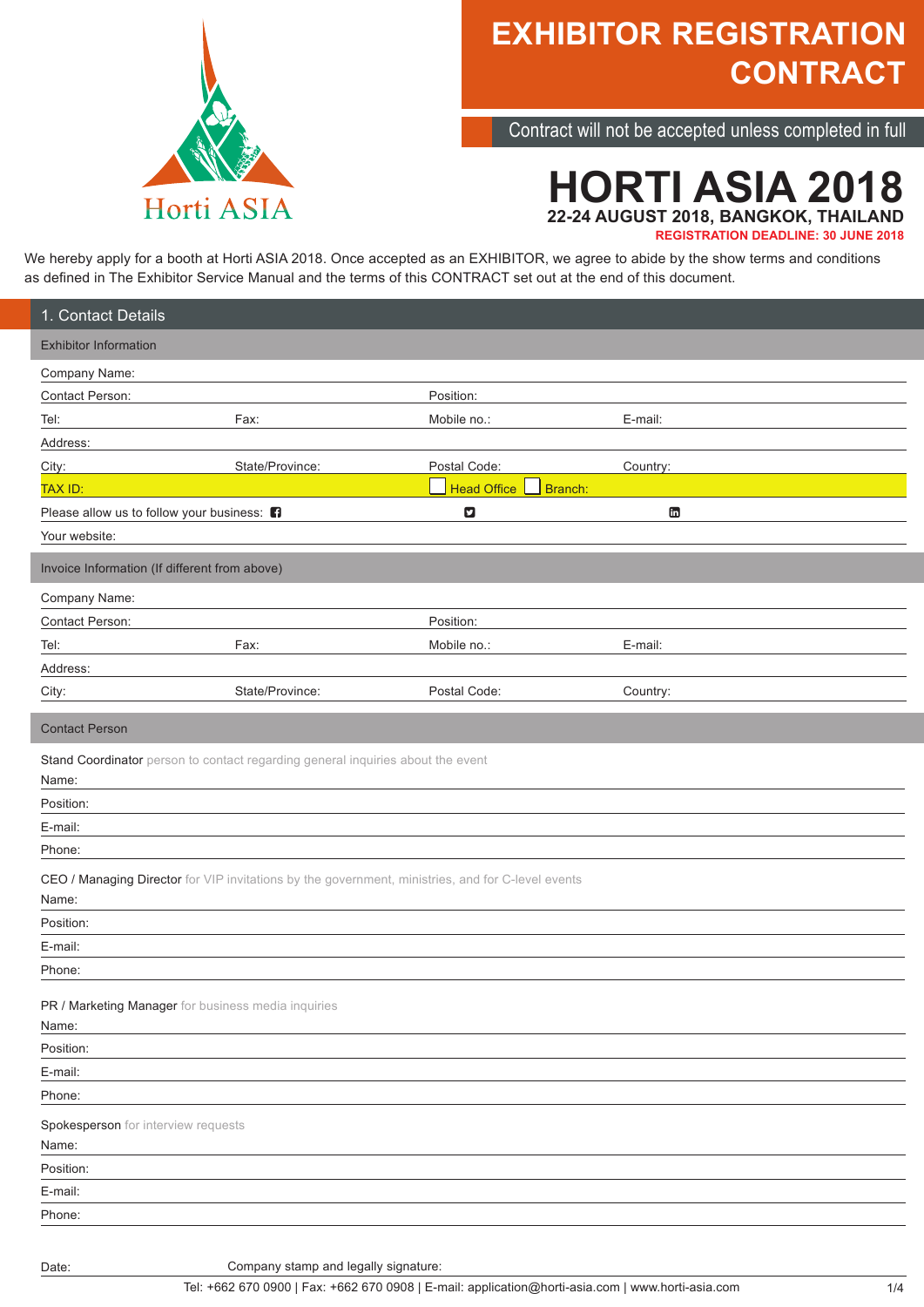

Contract will not be accepted unless completed in full

## **HORTI ASIA 2018 22-24 AUGUST 2018, BANGKOK, THAILAND REGISTRATION DEADLINE: 30 JUNE 2018**

Co-exhibitor for catalogue

| Company Name:   |                 |              |          |  |
|-----------------|-----------------|--------------|----------|--|
| Contact Person: |                 | Position:    |          |  |
| Tel:<br>Fax:    |                 | Mobile no.:  | E-mail:  |  |
| Address:        |                 |              |          |  |
| City:           | State/Province: | Postal Code: | Country: |  |

### 2. Product Index (What products and services do you offer?)

- Breeding, seeding, seeds and seed improvement
- $\Box$  Planing and cultivation technology (covered and opened fields)
- □ Storage, transport, cooling, packaging, processing, weighting, labeling,
- $\Box$  monitoring technologies, certification body/ inspection/ consultant
- Greenhouse, greenhouse equipment and technologies
- $\Box$ Terminals, ports, warehousing facilities
- $\Box$  Auctions, wholesale markets and other similar services
- Growers, producers, traders
- Secondary range of products and shop fitting
- $\Box$ Irrigation system
- □ Fertilizer
- $\Box$  Soil
- Climate Control, Vetilition
- Other (please specify)  $\Box$

### 3. Buyer Information (Help us to serve you better. What buyers would you like to meet at the exhibition?)

| Date:            | Company stamp and legally signature:<br>$\sim$ $\mu$ |                                                                   |        |  |
|------------------|------------------------------------------------------|-------------------------------------------------------------------|--------|--|
| Topic            |                                                      | Speakers/Company                                                  |        |  |
| Topic            | Speakers/Company                                     |                                                                   |        |  |
| Topic            |                                                      | Speakers/Company                                                  |        |  |
|                  |                                                      | 4. Conference Topics (Tell us what content you are interested in) |        |  |
| Industry/Segment | Company                                              | <b>Contact Person</b>                                             | E-mail |  |
| Industry/Segment | Company                                              | <b>Contact Person</b>                                             | E-mail |  |
| Industry/Segment | Company                                              | <b>Contact Person</b>                                             | E-mail |  |
| Industry/Segment | Company                                              | <b>Contact Person</b>                                             | E-mail |  |
| Industry/Segment | Company                                              | <b>Contact Person</b>                                             | E-mail |  |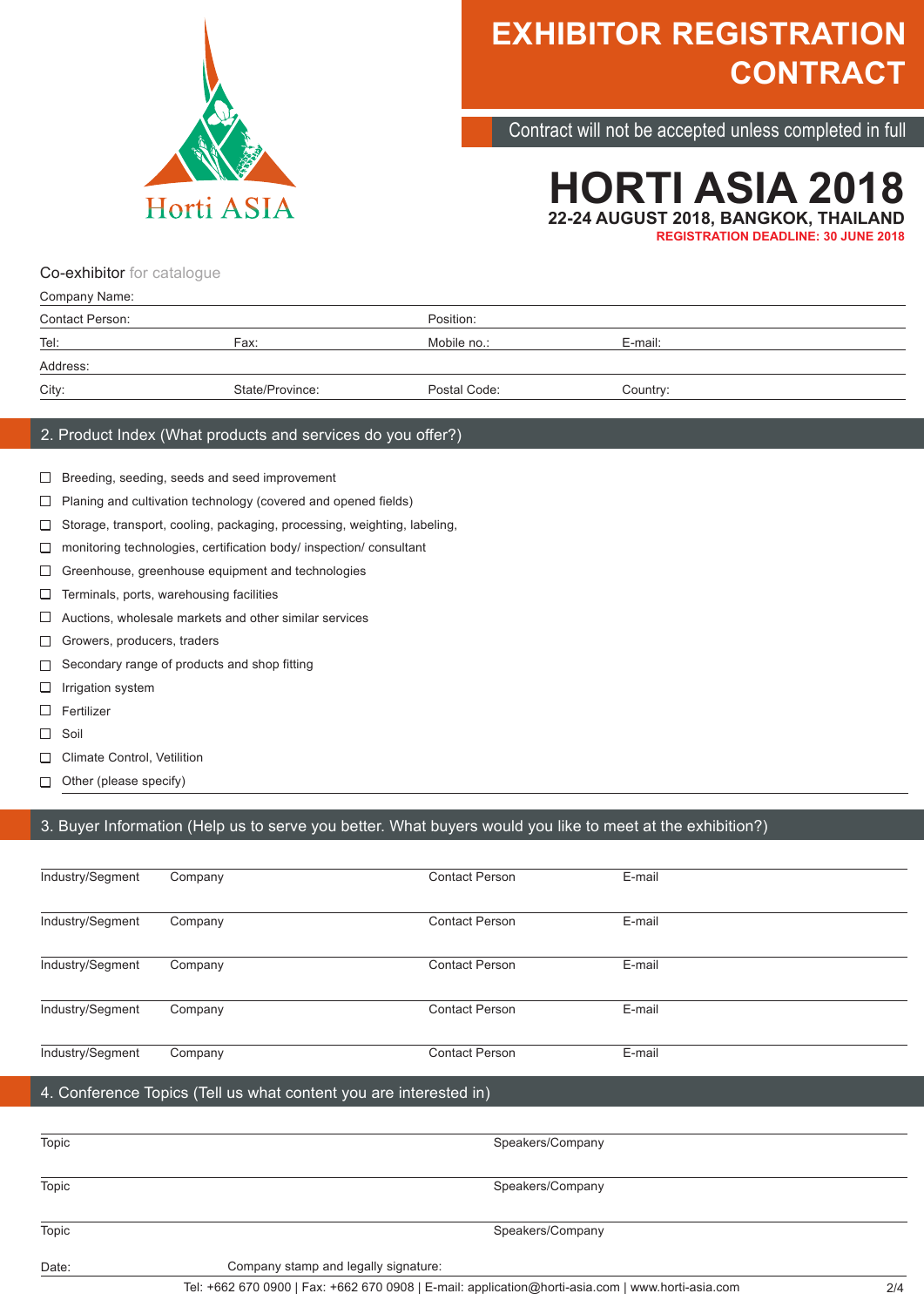

Contract will not be accepted unless completed in full

## **HORTI ASIA 2018 22-24 AUGUST 2018, BANGKOK, THAILAND REGISTRATION DEADLINE: 30 JUNE 2018**

| 5. Stand Booking                                                                                                                                                                                                |                 |                                        |                                       |                |
|-----------------------------------------------------------------------------------------------------------------------------------------------------------------------------------------------------------------|-----------------|----------------------------------------|---------------------------------------|----------------|
| <b>BOOTH NO.</b>                                                                                                                                                                                                |                 |                                        |                                       |                |
|                                                                                                                                                                                                                 | <b>QUANTITY</b> | <b>EARLY BIRD</b><br>(END 30 NOV 2017) | <b>REGULAR</b><br>(1 DEC 2017 ONWARD) |                |
| Raw Space (min. 18 m <sup>2</sup> )                                                                                                                                                                             | m <sup>2</sup>  | 275 USD / m <sup>2</sup>               | 325 USD / m <sup>2</sup>              |                |
| Basic Booth (min. 9 m <sup>2</sup> )                                                                                                                                                                            | m <sup>2</sup>  | 315 USD / m <sup>2</sup>               | 365 USD / m <sup>2</sup>              |                |
| Premium Booth (min. 9 m <sup>2</sup> )                                                                                                                                                                          | m <sup>2</sup>  | 340 USD / m <sup>2</sup>               | 392 USD / m <sup>2</sup>              |                |
|                                                                                                                                                                                                                 |                 |                                        | <b>TOTAL</b>                          |                |
| Corner Charge                                                                                                                                                                                                   |                 |                                        | 10 %                                  |                |
| Co-exhibitors                                                                                                                                                                                                   |                 |                                        | 500 USD / Company                     |                |
| I do NOT want a premium profile for the online exhibitor search, list, and floor plan for \$500<br>500 USD<br>(if you opt-out, your logo and detailed company description will not be visible online to buyers) |                 |                                        |                                       |                |
| <b>Registration Fee</b>                                                                                                                                                                                         |                 |                                        |                                       | <b>250 USD</b> |
| <b>VAT</b>                                                                                                                                                                                                      |                 |                                        | 7%                                    |                |
|                                                                                                                                                                                                                 |                 |                                        | <b>GRAND TOTAL</b>                    |                |

### Remark: VAT (7%) is applied by the law

Date:

| Basic package consists of<br>COMPANY'S NAME<br>• 1 Information counter<br>• 2 Folding chairs<br>• 2 Fluorescent lights<br>• 1 Power socket<br>.<br>.<br>• 1 Wastebasket<br>• 1 Blue carpet | COMPANY'S NAME<br><b>ANA</b><br><b>PANY'S NAW</b> | Premium package consists of<br>• 1 Information counter<br>• 2 Folding chairs<br>• 1 Round table<br>• 2 Easy chairs<br>• 2 Fluorescent lights<br>• 1 Power socket<br>• 1 Wastebasket<br>• 1 Red carpet<br>• 1 Front facia digital print<br>• 2 Wallpapers |
|--------------------------------------------------------------------------------------------------------------------------------------------------------------------------------------------|---------------------------------------------------|----------------------------------------------------------------------------------------------------------------------------------------------------------------------------------------------------------------------------------------------------------|
|--------------------------------------------------------------------------------------------------------------------------------------------------------------------------------------------|---------------------------------------------------|----------------------------------------------------------------------------------------------------------------------------------------------------------------------------------------------------------------------------------------------------------|

## 6. Payment Method: Signed and completed in original (with any corrections) to VNU Exhibitions Asia Pacific Co., Ltd.

Please make your payment within 30 days after the invoice is issued in order to confirm your booking. Payment options:

| By Wire Transfer                                                                               |                                                                                                                                                                                                                                                                                                                                      |
|------------------------------------------------------------------------------------------------|--------------------------------------------------------------------------------------------------------------------------------------------------------------------------------------------------------------------------------------------------------------------------------------------------------------------------------------|
| Account Name: VNU Exhibitions Asia Pacific Co., Ltd.                                           |                                                                                                                                                                                                                                                                                                                                      |
| Bank Name: Kasikorn Bank, Silom Branch, Saving A/C No. 789-2-22717-3 Swift Code: KASITHBK      |                                                                                                                                                                                                                                                                                                                                      |
| By Credit Card (3% Surcharge Apply)                                                            |                                                                                                                                                                                                                                                                                                                                      |
| Master Card<br>Visa Card<br>Credit Card No.                                                    |                                                                                                                                                                                                                                                                                                                                      |
| CVV (Last 3 digits at the back of your card)                                                   | <b>Expiry Date</b><br>Issued By                                                                                                                                                                                                                                                                                                      |
| Cardholder's Name                                                                              | Cardholder's Signature                                                                                                                                                                                                                                                                                                               |
| Return this Application booking form to Fax: +662 670 0908, E-mail: application@horti-asia.com | $\mathbf{H} = \mathbf{H} = \mathbf{H} = \mathbf{H} = \mathbf{H} = \mathbf{H} = \mathbf{H} = \mathbf{H}$ , and the set of $\mathbf{H} = \mathbf{H} = \mathbf{H}$ . It is the set of $\mathbf{H} = \mathbf{H}$ is the set of $\mathbf{H} = \mathbf{H}$ is the set of $\mathbf{H} = \mathbf{H}$ is the set of $\mathbf{H} = \mathbf{H}$ |

Hereby sign to confirm the space reservation and agree to let VNU Exhibitions Asia Pacific Co., Ltd. reserved the right to alter, change, or cancel the space reservation if the aforementioned confirmation conditions have not been completed.

Company stamp and legally signature: